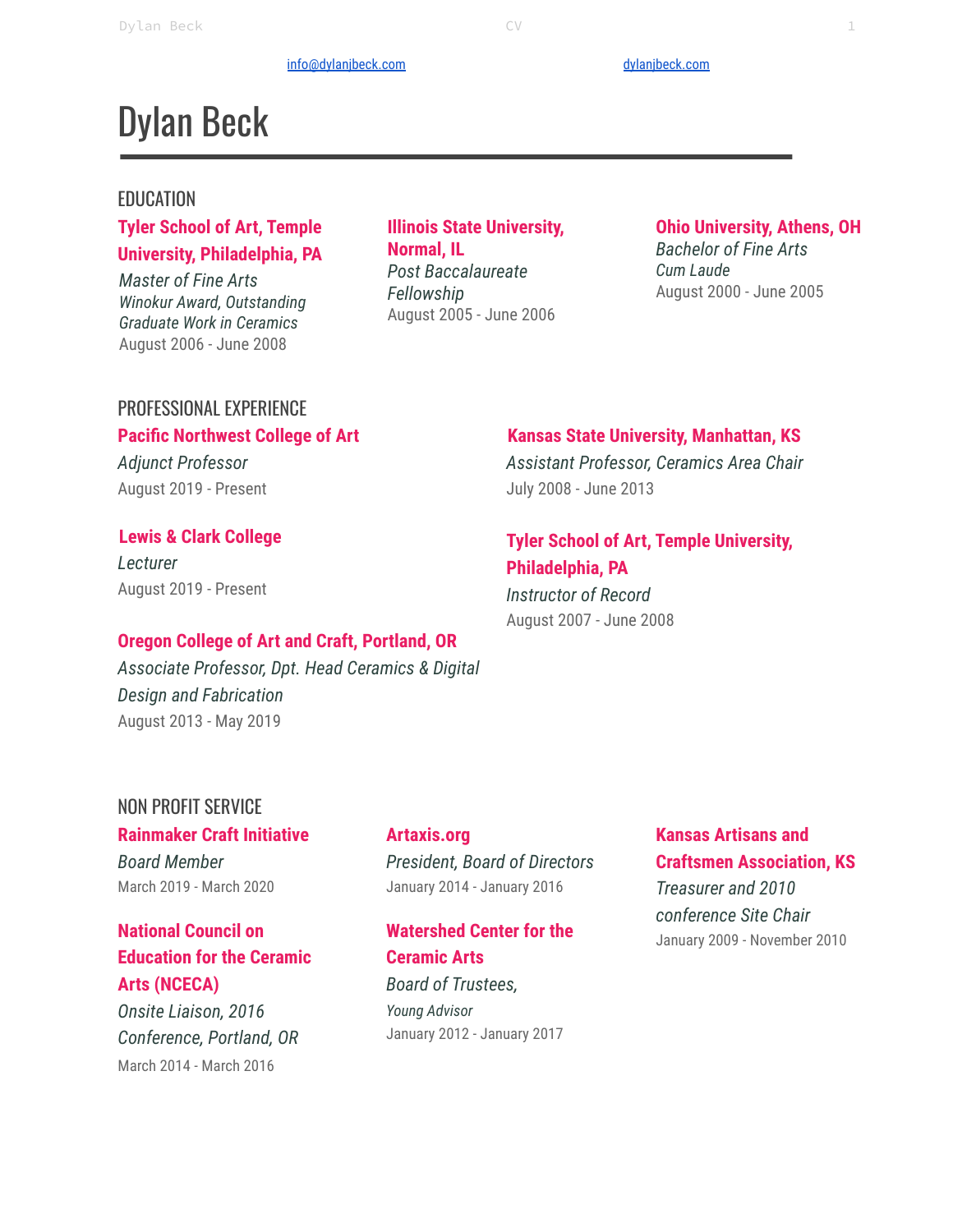# SOLO EXHIBITIONS

- 2020 *Online Feature: Dylan Beck*, Eutectic Gallery, Portland, OR
- 2018 *Ain't No Mountain High Enough*, Tempus Projects, Tampa, FL
- 2016 *Welcome to the Anthropocene*, Hap Gallery, Pearl District, Portland, OR
- 2013 *Flyover Country*, Main Gallery, Leady Voulkos Art Center, Kansas City, MO *Plume Age*, Vertigo Art Space, Denver, CO
- 2012 *Variable Global Prevalence*, Hardwick Gallery, Columbia College, Columbia, MO
- 2011 *Yesterday's Tomorrow*, Philadelphia Art Alliance, Philadelphia, PA
- 2010 *ILL COMMUNICATION*, Thomas Hunter Project Space, Hunter College, New York, NY
- *In And Out Of Place*, Chang Gallery, Department of Architecture, Kansas State University
- 2009 *It's Got A Lot To Fill Up Your Eyes*, Kahmeyer Lecture Series, Mingenback Gallery, Bethany College, Lindsborg, KS *Co-Modify*, Delaware Center for the Contemporary Arts, Wilmington, DE
- 2008 *Sprawlification*, Koa Art Gallery, University of Pittsburgh at Bradford, PA *Your Larger Body*, MFA Thesis Exhibition, Temple Gallery, Philadelphia, PA
- 2005 *Industry & Progress*, Solo BFA Exhibition, Trisolini Gallery, Athens, OH

# SELECT GROUP EXHIBITIONS

- 2020 *Skinny Dip*, invitational, curated by Ling Chun, Soil Gallery, Seattle, WA
- 2019 Korean International Ceramic Biennale, selected as one of 42 artists from 1,599 applicants from 82 countries, *Korea World Ceramic Center, Icheon, Korea*
	- *The Form Will Find Its Way: Contemporary Ceramic Sculptural Abstraction*, curated by Elizabeth Carpenter, NCECA Annual, Katherine E. Nash Gallery, Department of Art, University of Minnesota, Minneapolis, MN
- 2018 *Sans Les Mains*, invitational, curated by Michael Eden, Fondation Bernardaud, Limoges, France *Unwedged*, juried by Julia Galloway, Juror's Choice Award, Pottery Northwest, Seattle, WA *Space Rocks*, four person invitational, Archer Gallery, Clark College, Vancouver, WA
- 2017 *Perception: Color and Content*, co-juried by Linda Lopez and Katie Parker, Gary R. Libby Gallery, University of Florida, Gainesville, FL
	- *Tactic*, traveling invitational, organized by Matt Mitros and Rain Harris, NCECA 2017 Oregon Convention Center, Portland OR; Kennedy Museum of Art, Athens, OH; Gertrude Herbert Institute of Art, Augusta, GA
- 2016 *Unconventional Clay: Engaged in Change*, 2016 NCECA invitational, curated by Catherine Futter, The Nelson-Atkins Museum of Art,Kansas City, MO

*The Clay Studio National*, juried by Elisabeth R. Agro, Nancy M. McNeil, and Jennifer Zwilling, Philadelphia, PA

- 2015 *Rethinking Ceramics: A Showcase of Contemporary Ceramics in Oregon*, juried by Heidi Preuss-Grew, Awarded First Place, Umpqua Valley Arts Association, Roseburg, OR
	- *Zanesville Prize for Contemporary Ceramics*, Finalist, International Ceramics Competition, Jurors Doug Jeck, Garth Johnson, Julia Galloway, Zanesville Art Museum, Zanesville, OH
	- *Cloud Sourcing*, 5 person exhibition organized by Dylan Beck, Eutectic Gallery, Portland, OR *Constructed*, curated by Peter Christian Johnson, Nightingale Gallery, Eastern Oregon University
- 2014 *Pale and Fragile*, invitational, Southwest School of Art, San Antonio, Texas *Intersecting Editions*, invitational, Curated by Rachel Sydlowski and Sarah Rowe, Castle Gallery, College of New Rochelle, NY

*The Clay Studio National*, juried by Garth Johnson, 36 artists chosen from 312 applicants, Philadelphia, PA *Beyond The Brickyard: Sixth Annual Juried Exhibition*, Juried by Tony Marsh, Juror's Choice Award,

Archie Bray Foundation for the Ceramic Arts, Helena MT

*Art + Tech*, Curated by professors Sooyun Im and Mike McMann, University of Wisconsin Eau Claire, WI 2013 *CONVERGENCY*, Curated by Jeffrey Mongrain, Pelham Art Center, Pelham, New York

*Earth Moves: Shifts in Ceramic Art and Design*, NCECA invitational, Curated by Linda Ganstrom, Bebe Alexander, and Collin Parson, Arvada Center for the Arts and Humanities, Arvada, CO

*Sprawl*, invitational, Curated by Anna Walker and Suzie Silbert, Houston Center for Contemporary Craft, Houston, TX

*20th Anniversary Clay on the Wall invitational Exhibition*, Landmark Arts Gallery, co-curated by Glen R. Brown and Juan Granados, Texas Tech University, Lubbock, TX

- 2012 *San Angelo Ceramic Competition*, juried by Garth Clark and Mark DelVecchio, San Angelo MFA, San Angelo, TX *Crafts National Exhibit*, juried by Gail Brown, Mulvane Art Museum, Washburn University, Topeka, KS *NCECA Emerging Artists Exhibition*, NCECA EXPO, Washington State Convention Center
- 2011 *Land + Scape*, curated by Liz Howe, Schatch Gallery, Saratoga Clay Art Center,Schuylerville, NY *History in the Making VI*, National juried exhibition, juror Bill Stewart, Genesee Pottery, Rochester, NY *Breaking Boundaries: A Survey of Contemporary Ceramics*, invitational, Ann Street Gallery, Newburgh, NY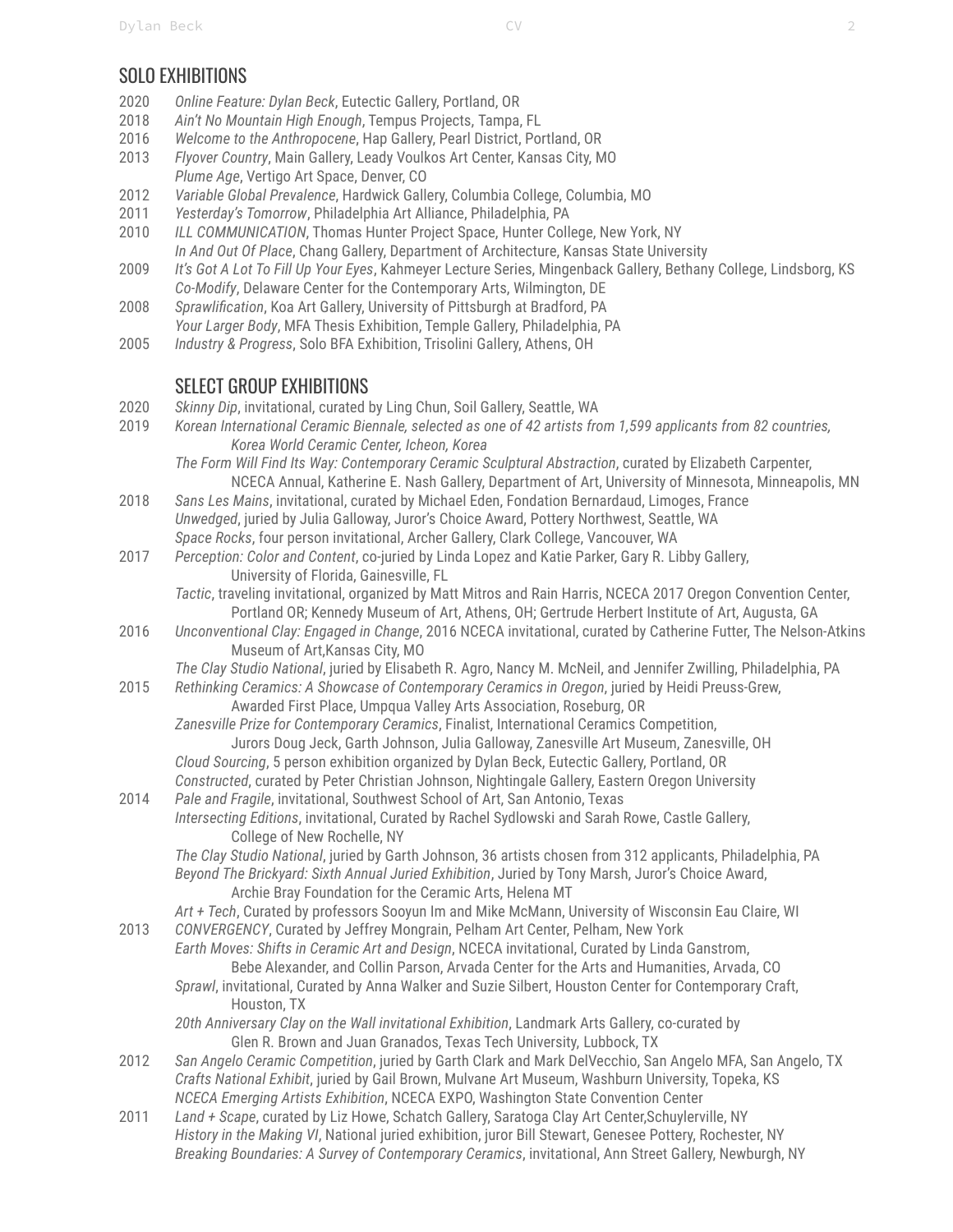# SELECT GROUP EXHIBITIONS continued

- *2011 Jersey Shore Clay National*, Awarded 2nd place, juror Heather Mae Erickson, M.T. Burton Gallery, Surf City, NJ *Visions In Clay*, national juried exhibition, Awarded Best in Show, juried by Judith Schwartz, San Joaquin Delta College, LH Horton Gallery, Stockton, CA *Alchemy: From Dust To Form*, National juried exhibition, jurors Nan Smith and Kathy King, Samuel P. Harn Museum of Art, Gainesville, FL *Elastic Authenticity*, NCECA concurrent International Group Exhibition, Curated by Susan Beiner and Darien Johnson, Morean Arts Center, Tampa, FL 2010 *Rooted In Place*, invitational, Steve Wilson Gallery, Kentucky Museum of Art and Craft, Louisville, KY *Red Heat: Contemporary Work In Clay*, Juror Adrian Arleo, The University Of Tulsa, School of Art, Tulsa, OK *New*, juror Roberta Fallon, Delaware Center for the Contemporary Arts, Wilmington, DE *Medium Resistance*, International Group Exhibition, curated by Nicholas Kripal, Richard Hriko, and Philip Glahn, Ice Box Project Space, Crane Arts, Philadelphia, PA *3rd Biennial Concordia Continental Competition*, International Juried Exhibition, juror Wil Shynkaruk, Awarded Honorable Mention, Concordia University, St. Paul, MN
- *Place*, Group Exhibition, curator Ben Ahlvers, Lawrence Art Center, Lawrence, KS 2009 *POR-CE-LA-NE-OUS*, Three Person Exhibition, invitational, Funke Fired Arts Gallery, Cincinnati, OH *Material Mastery*, juror Glen Brown and Linda Ganstrom, Moss-Thorns Gallery of Art, Fort Hays Univ., Hays, KS *Transgressions*, invitational, Hopkin's Hall Gallery, Ohio State University, Columbus, Ohio *Clay & Context National Juried Exhibition*, juror Sherman Hall, Indiana State University, Terre Haute, IN
- 2008 *Cast: Sculpture*, invitational, curator Jeff Guido, Artistic Director The Clay Studio, Philadelphia, PA *Marge Brown Kalodner Graduate Student Exhibition*, juried by Jeff Guido Artistic Director and

two anonymous collectors, The Clay Studio, Philadelphia, PA *semi*, Juried MFA exhibition, juror Elizabeth Grady, The Ice Box, Crane Arts Building, Philadelphia, PA *Terra Incognita: Unknown Land,* invitational, Curated by Rebecca Harvey, Baltimore Clay Works, Baltimore, MD *NCECA Regional Student Juried Exhibition*, jurors Alleghany Meadows and Kristen Kieffer, Pittsburgh Center for the Arts, Pittsburgh, PA

*From One State To Another*, juror Gregory Volk, FAB Gallery, Virginia Commonwealth University, Richmond, VA *Voxxoxo*, jurors Sheryl Conkelton and Kirby Gookin, Vox Populi, Philadelphia, PA *Ceramic Abstraction*, juror Paula Winokur, Creative Arts Workshop, New Haven, CT

# GRANTS AND AWARDS

- 2018 Juror's Choice Award, *Unwedged*, Pottery Northwest*,* awarded by Julia Galloway, \$1,000
- 2017 The Faculty Award: For Outstanding Achievement and Technical Excellence, OCAC
- 2015 First Place, *Rethinking Ceramics: A Showcase of Contemporary Ceramics in Oregon*,
	- juried by Heidi Preuss-Grew, , Umpqua Valley Arts Association, Roseburg, OR
- 2014 Juror's Choice Award, *Beyond The Brickyard: Sixth Annual Juried Exhibition*, Juried by Tony Marsh, Archie Bray Foundation for the Ceramic Arts, Helena, MT
- 2012 Second Prize, *2011 K-State Department of Art Faculty Biennial*, chosen by Robert Storr, Beach Museum of Art, Manhattan, KS

NCECA Emerging Artist, National Award, 6 individuals selected annually

Emerging Artist Award, Windgate Charitable Foundation, \$2,500

- 2011 Best of Show, *Visions In Clay*, National juried exhibition, juried by Judith Schwartz, San Joaquin Delta College, LH Horton Gallery, Stockton, CA, \$1,000
	- 2nd Place, *Jersey Shore Clay National 2011*, National juried exhibition, juror Heather Mae Erickson, M.T. Burton Gallery, Surf City, NJ
- 2010 University Small Research Grant, Sustainable Concept, Sustainable Practice, Funds awarded to complete efficiency modifications to kilns in K-State ceramics area, Largest KSU USRG ever awarded.

Honorable Mention, *3rd Biennial Concordia Continental Competition*, International Juried Exhibition, juror Wil Shynkaruk, Concordia University, St. Paul, MN

- 2008 University Small Research Grant, Rapid Prototyping and the Ceramic Arts, funds awarded for equipment to aid in research of rapid prototypical production as it relates to the ceramic arts.
	- Winokur Award, Outstanding Graduate Work in Ceramics, Tyler School of Art, Temple University, Philadelphia, PA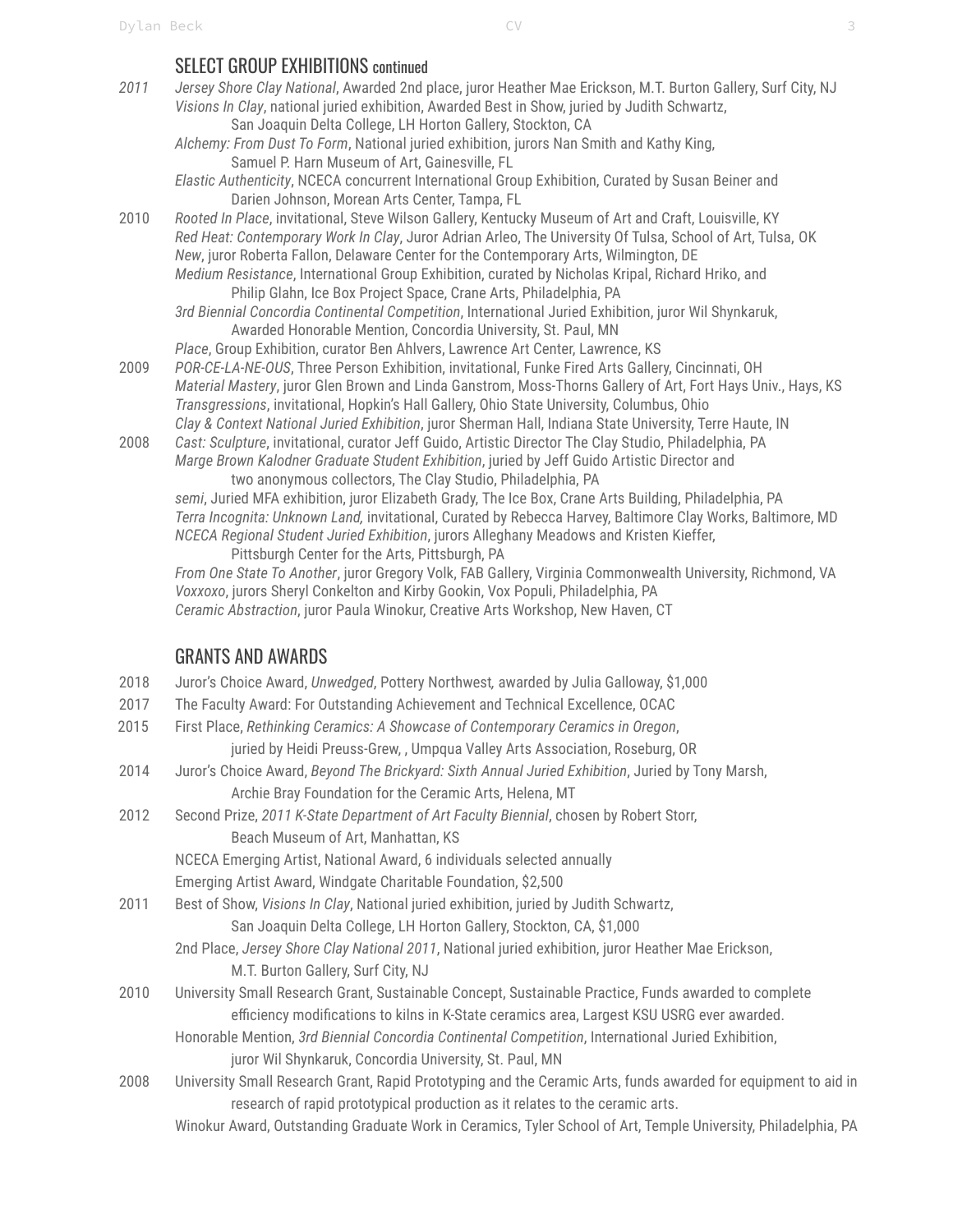#### GRANTS AND AWARDS continued

- 2007 Academic Internship, Tyler School of Art, Temple University, Philadelphia, PA Tuition Scholarship, Tyler School of Art, Temple University, Philadelphia, PA
- 2006 Irving & Jobie Tick Sculpture Award, *ISU Student Annual*, Illinois State University Gallery, Normal, IL
- 2005 Post Baccalaureate Fellowship, Illinois State University, Normal, IL Cum Laude, Ohio University, Athens, OH
- 2004 Best in show, Margaret Brown Krecker prize, purchase award, *Undergraduate Art League show*, Ohio University Gallery, Athens, OH
- 2003 Edna Way Scholarship, Ohio University, Athens, OH Francis M. Paulson Scholarship, Ohio University, Athens, OH

# **PUBLICATIONS**

- 2014 *The Flight Patterns of Dylan J. Beck*, Garth Clark's CFile, 6/16/2014, essay and images
- 2012 *An Overwhelming Trust in Progress*, NCECA Journal 2012 Volume 33 *21st Century Ceramics: The First Decade*, Lark Books, two quotes
- 2011 *Supermodernity, Emergence, and the Built Environment: Reinterpreting the Human-Made Landscape* (Adapted from previous publication), NCECA Journal 2011 Volume 32
- 2010 *Fabricating Ideas: A Review by Dylan J. Beck*, Ceramics: Art and Perception No. 82 2010
- 2010 *Supermodernity, Emergence, and the Built Environment: Reinterpreting the Human-Made Landscape*, Ceramics: Art and Perception No. 80 2010

# BIBLIOGRAPHY selected

- 2020 *See the city diffused: art against urbanization,* Zeszyty Artystyczne, University of Arts in Poznan, 2020
- 2018 *Ceramic Mushroom Hallucinogenic*, exhibition review, by Laurène Flinois , Beaux Arts, France, June 12, 2018
- *Michael Eden's Stunning Exhibition in the Rough for Bernardaud*, by Devon Hoffman, CFile.org, Sept. 13, 2018
- 2016 *Dylan Beck; Chronicling The Road To Nowhere*, feature article by Liz Howe, Ceramics Monthly, March 2016
- 2014 *Earth Moves: Shifts In Ceramic Art and Design*, Exhibition review by Shana Angela Salaff,

Ceramics Monthly, March 2014, printed images and text

- 2013 *Sprawl*, Houston Center for Contemporary Craft exhibition catalog, by Susie J. Silbert and Anna Walker, contributing essayists: Glen R. Brown and Carrie Schneider
	- *Art + Tech*, University of Wisconsin Eau Claire printed exhibition catalog, Harper Fine Arts Center, printed images and text

*Beyond the Brickyard: Sixth Annual Juried Exhibition*, Archie Bray Foundation printed exhibition catalog *Exposure*, Ceramics Monthly, December 2013, printed image

*New Ways To See Urban Sprawl In Houston*, Modern Magazine, Fall 2013, Sprawl Exhibition Review, individual works mentioned

Cover Image, Ink, First Friday gallery guide, vol. 6, issue 15, Kansas City, Mo, July, 2013

Cover Image, The Pitch-Crossroads, First Friday Gallery Guide, vol. 30, No. 1, Kansas City, MO July, 2013 Craft Haus and NCECA Blog, Review, by Kala Stein

*20th Anniversary Clay on the Wall Invitational Exhibition*, Essayist Glen R. Brown, Landmark Arts, Galleries of Texas Tech University School of Art, Lubbock, TX, catalog essay and multiple images

- 2012 *21st Century Ceramics: The First Decade*, Lark Books, full-page image Thomas Hunter Projects, Catalog, Hunter College, New York, NY, Images and text
- 2011 *Elastic Authenticity,* Catalog, Essayist Glen R. Brown, Cover Image, multiple other text and images *The Ceramic Sprawlscape*, by Glen R. Brown, Ceramics Monthly, October 2011
- 2010 *Dylan Beck: The Design of Urban Sprawl*, by Matthew Clagg, Naked City, Flux, Volume 3 Issue 11 *The National Juried Student Exhibition*, by Glen R. Brown, Ceramics Monthly, September 2010 *Medium Resistance*, American Craft Magazine web page, Exhibition Review by Bruce Metcalf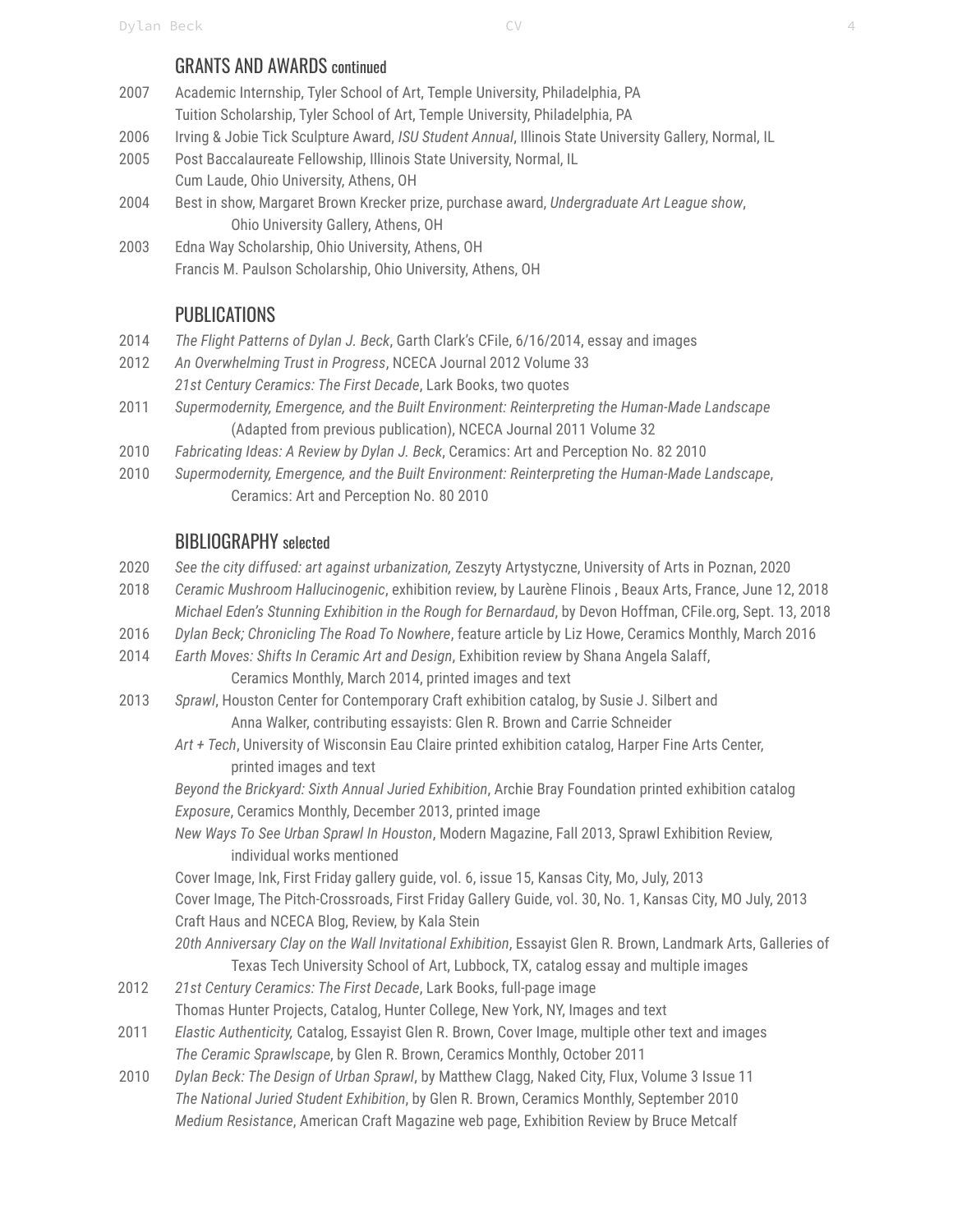# BIBLIOGRAPHY selected (continued)

- *2010 Dylan J. Beck; Environment, Design, and Sustainability*, feature article by Glen R. Brown,Ceramics: Art and Perception No. 80 2010
	- *Medium Resistance: Revolutionary Tendencies in Print and Craft*, A Publication to accompany an exhibition at the Icebox, Crane Arts, Philadelphia, by Philip Glahn
- 2009 Art On The Town Magazine, Wilmington, Delaware September 2009, Cover image and image on pg 4 *Cast: Sculpture*, Up Front, Ceramics Monthly January 2009 *500 Ceramic Sculptures: Contemporary Practice*, Singular Works, Edited by Glen R. Brown, Lark Books, 2009 *Craft As Idea As Idea*, by Glen R Brown, NCECA Journal 2008, Volume XXIX
- 2008 -Present: Access Ceramics, Ceramic Artist Database, Juried by Ted Vogel and Margo Ballantyne, Department of Art Lewis & Clark College, Portland, OR
- 2007 *From One State to Another*, by Gregory Volk, November 2007 *CAW exhibit mines clays' boundless possibilities*, New Haven Register, Arts, Sunday, April 15 -Present: ArtAxis, www.artaxis.org Watershed Center for the Ceramic Arts, 2007 Summer Residency Book
- 2005 *Artery 2005*, Ohio University School of Art Newsletter, multiple printed images

# LECTURES & VISITING ARTIST ACTIVITIES

- 2019 Workshop, ClayFest Northwest, Pottery Northwest, Seattle, WA
- 2018 Lecture and Studio Visits, Concordia University, Montréal, QC, Canada
- 2017 Lecture, Clark College, Vancouver, WA
- 2015 Lecture and MFA Studio Visits, Hopper Visiting Artist Series, Chico State University, Chico, CA
- 2014 Lecture, Visual Culture Lecture Series, University of Minnesota, Duluth
- 2013 Lecture, Lewis and Clark College, Portland, OR Lecture, chosen to represent NCECA at CAA, College Art Association conference 2013, NYC Lecture and Workshop, and Graduate studio visits, Texas Tech University School of Art, Lubbock, TX
- 2012 Emerging Artist Lecture, NCECA 2012, Seattle, WA
- 2011 Lecture, University of Southern Indiana Southeast, New Albany, IN Visiting Artist, Kansas City Art Institute, Kansas City, MO Lecture, Supermodernity, Emergence, and the Built Environment, NCECA, Tampa, FL
- 2010 Panel, Integrating Criticism into All Levels of Art Education, Kansas Art Education Association conference, Kansas State University, Manhattan, KS Lecture, Hunter College, New York City, NY
	- Panel, Further Education in the Visual Arts, Washburn University, Topeka, KS
- 2009 Gallery talk, Co-Modify, Solo Exhibition, Gallery Talk, Delaware Center for the Contemporary Arts, Wilmington, DE Lecture, Workshop, Graduate Studio Visits, Wichita State University, Wichita, KS Lecture, SIGGRAPH conference, New Orleans, LA Lecture, Kansas State University, Manhattan, KS, School of Landscape Architecture
- 2008 Lecture, KOA Gallery, University of Pittsburgh at Bradford, Bradford, PA Lecture, Studio visits, Rhodes College, Memphis, TN Lecture, Delaware Art Museum, Wilmington, DE
- 2007 Lecture, Arcadia University, Glenside, PA

# ARTIST IN RESIDENCE

- 2022 (Anticipated) Residency, three weeks, invited, Red Lodge Clay Center, Red Lodge, MT
- 2018 Residency, two weeks, invited, Pine Meadow Ranch, Sisters, OR
- 2015 Residency, two weeks, invited, Ash Street Studios, Portland, OR Residency, two weeks, Caldera, Sisters, OR